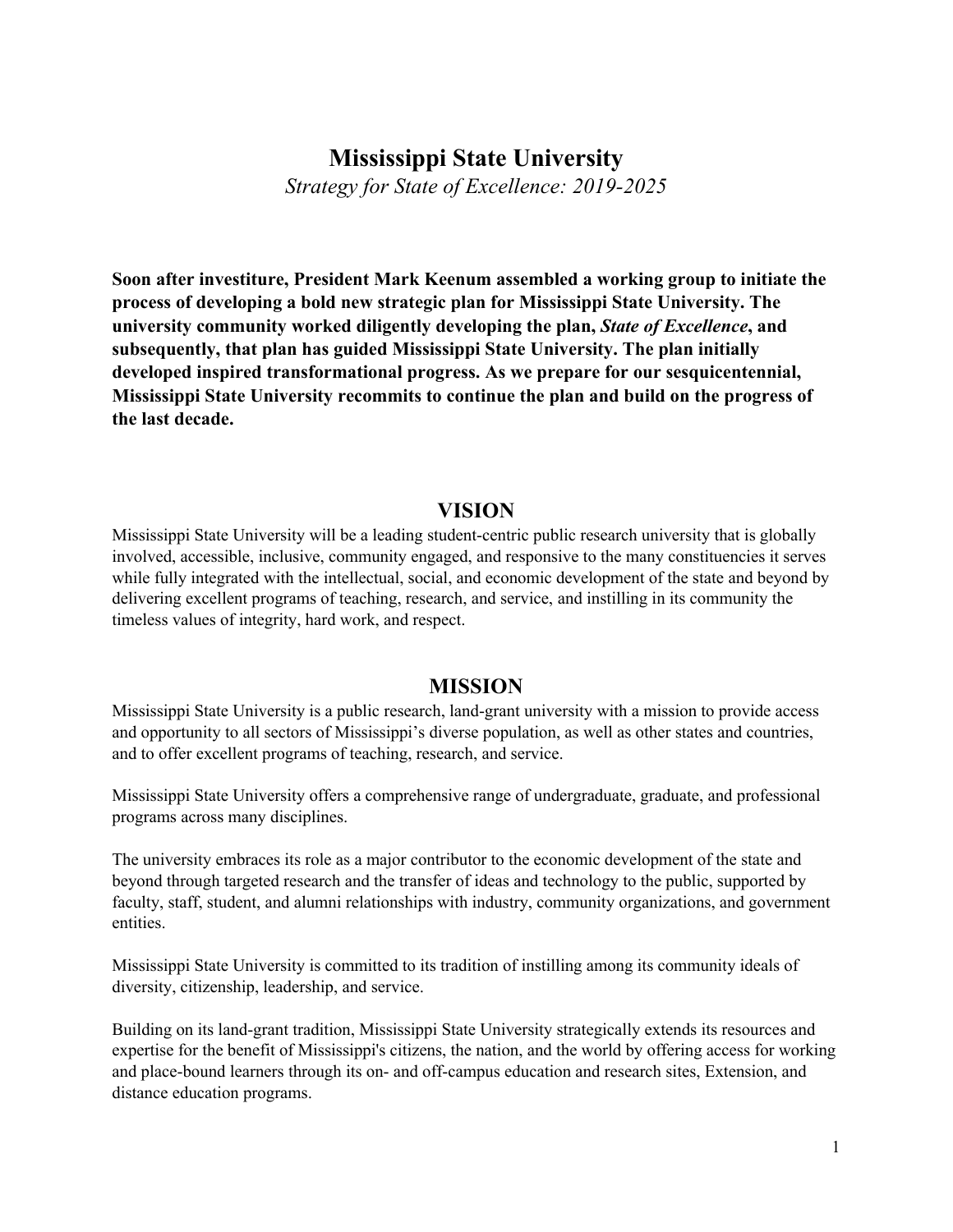# **MISSISSIPPI STATE UNIVERSITY'S CORE VALUES**

### **Consonant with our 141-year history, our mission, and our vision, we reaffirm our core values:**

- Access and Opportunity
- **Excellence and Innovation**
- Communication, Collaboration, and Community Engagement
- Integrity and Accountability
- Citizenship and Leadership
- **Respect**

## **OVERARCHING GOAL**

To be consistently recognized among America's top public research universities

# **MISSISSIPPI STATE UNIVERSITY'S STRATEGIC GOALS**

1. **Foster Teaching and Learning**—Provide a challenging, innovative, and supportive educational experience that prepares students, faculty, staff, and alumni to be leaders in their professions. This goal builds on our historic emphasis on access, academic excellence, and student success.

#### **Outcomes:**

Enhance learning growth and development in knowledge, attitudes, and behaviors during an academic career and after graduation. To support Mississippi State University's goal to foster teaching and learning, students, faculty, staff, and alumni will:

- o Demonstrate specific learning outcomes for their chosen discipline
- o Articulate how their collegiate experiences integrate with their career management process
- o Demonstrate communication fluency
- o Demonstrate quantitative literacy
- o Enhance learning outcomes through academic and student support programs
- 2. **Promote Research and Creativity** Mississippi State University's emphasis on discovery, innovation, and creativity, which is reflected in its status as a doctoral-granting institution with very high research activity, contributes significantly and directly to the economic development of the state and beyond, supports major priorities, and complements and enhances instruction. This goal emphasizes an interdisciplinary approach that provides avenues for involvement across the university community.

### **Outcomes:**

Contribute new knowledge in science, technology, humanities, creative expression, and artistic performance and exhibition. In support of this goal, the Mississippi State University community will:

- o Engage in scientific and scholarly inquiry across all levels of the university, including undergraduate
- o Seek scientific, scholarly, creative, and artistic discovery
- o Foster an atmosphere of interdisciplinary research
- 3. **Expand Outreach and Engagement** Land-grant universities are responsible for engaging with communities and businesses, through non-formal education and technical assistance, to enhance economic growth and assist citizens in their homes and workplaces. With a physical presence in every county of the state, Mississippi State University is directly involved in positively impacting communities